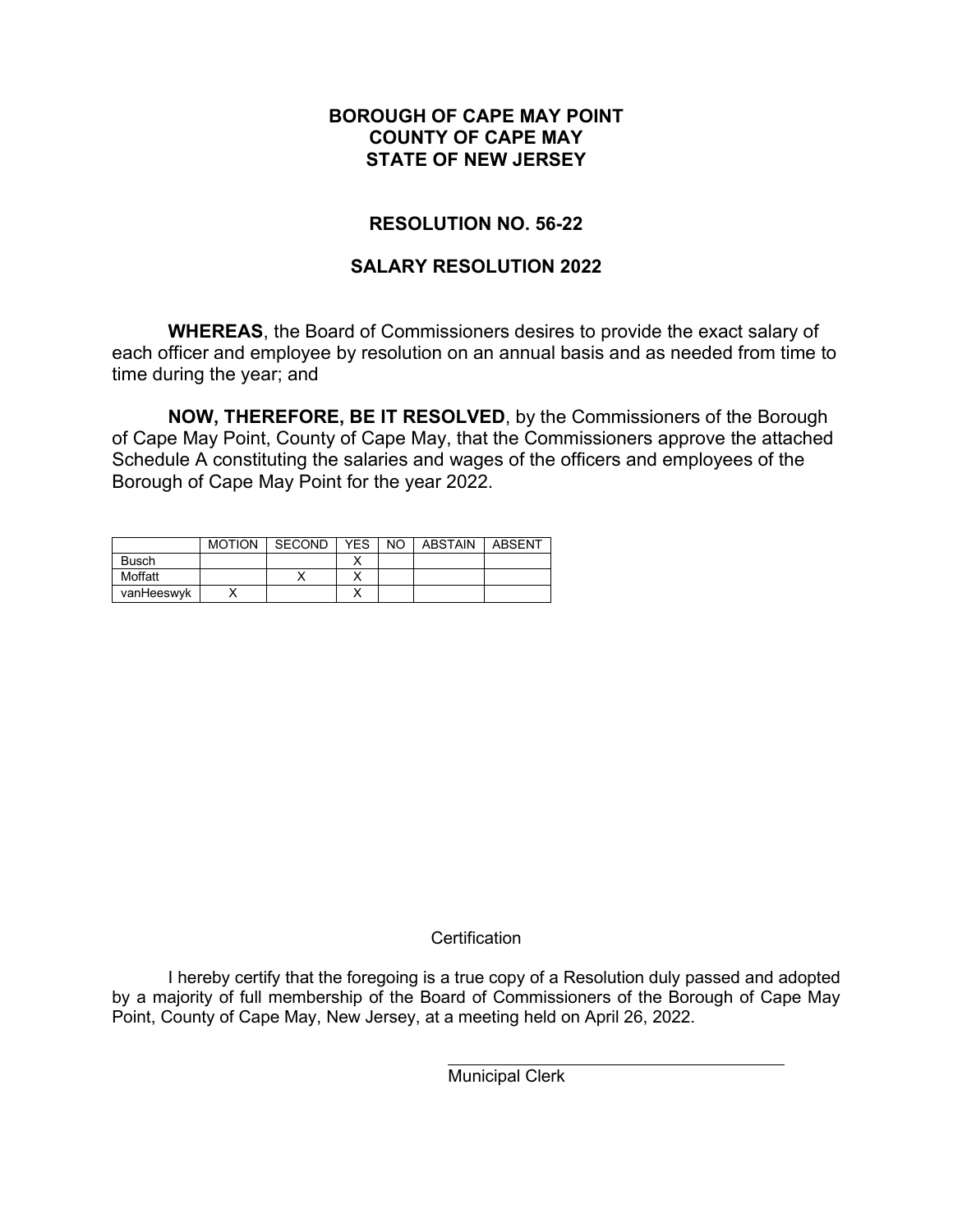# **SCHEDULE "A"**

| <b>Name</b><br>Anita vanHeeswyk | <b>Title</b><br>Commissioner             | <b>Salary</b><br>\$10,000.00 |  |  |  |
|---------------------------------|------------------------------------------|------------------------------|--|--|--|
| <b>Robert Moffatt</b>           | Commissioner                             | \$10,000.00                  |  |  |  |
| <b>Catherine Busch</b>          | Commissioner                             | \$11,000.00                  |  |  |  |
| James Craft                     | <b>CFO</b>                               | \$19,000.00                  |  |  |  |
| James Craft                     | <b>Purchasing Agent</b>                  | \$1,500.00                   |  |  |  |
| <b>Elaine Wallace</b>           | <b>Municipal Clerk</b>                   | \$53,600.00                  |  |  |  |
| <b>Elaine Wallace</b>           | <b>Elections Clerk</b>                   | \$2,500.00                   |  |  |  |
| <b>Elaine Wallace</b>           | Registrar                                | 3,500.00<br>\$               |  |  |  |
| <b>Elaine Wallace</b>           | <b>Assessment Search Officer</b>         | \$2,700.00                   |  |  |  |
| <b>Elaine Wallace</b>           | <b>Assistant Water Clerk</b>             | \$3,500.00                   |  |  |  |
| Kelly Redington                 | <b>Deputy Clerk</b>                      | \$20,800.00                  |  |  |  |
| Kelly Redington                 | Environ. Comm. Sec.                      | 500.00<br>\$                 |  |  |  |
| Dianne Kelly                    | <b>Tax Assessor</b>                      | \$15,575.00                  |  |  |  |
| Kim Stevenson                   | <b>Tax Collector</b>                     | \$15,575.00                  |  |  |  |
| <b>Marie Hood</b>               | Bookkeeper                               | \$12,000.00                  |  |  |  |
| Jacqueline McDevitt             | Receptionist                             | \$20.00/ hour                |  |  |  |
| Jacqueline McDevitt             | Asst. Water/Sewer Clerk                  | \$21.25/ hour                |  |  |  |
| Jacqueline McDevitt             | Deputy Registrar                         | \$3,200.00                   |  |  |  |
| John McGraw                     | Zoning Officer & Clerk                   | \$18,000.00                  |  |  |  |
| William Gibson                  | <b>Public Works Supervisor</b>           | \$69,689.00                  |  |  |  |
|                                 | Water/Sewer Supervisor (35 % allocation) |                              |  |  |  |
| William Gibson                  | <b>OEM Coordinator</b>                   | \$2,550.00                   |  |  |  |
| Brendan Bencivengo              | <b>Public Works Laborer</b>              | \$16.00/ hour                |  |  |  |
|                                 | (35% allocated to W/S)                   |                              |  |  |  |
| Anthony Famiano                 | <b>Public Works Laborer</b>              | \$18.25/ hour                |  |  |  |
|                                 | (35% allocated to W/S)                   |                              |  |  |  |
| Anthony Famiano                 | Assistant DPW Supervisor \$7,500.00      |                              |  |  |  |
|                                 | (100% allocated to W/S)                  |                              |  |  |  |
| (SEASONAL)                      | <b>Public Works Laborer</b>              | \$15.00/hour to \$20.00/hour |  |  |  |
| <b>David Carrick</b>            | <b>Water Superintendent</b>              | \$7,500.00                   |  |  |  |
|                                 | W/S Clerk                                | \$9,000.00                   |  |  |  |